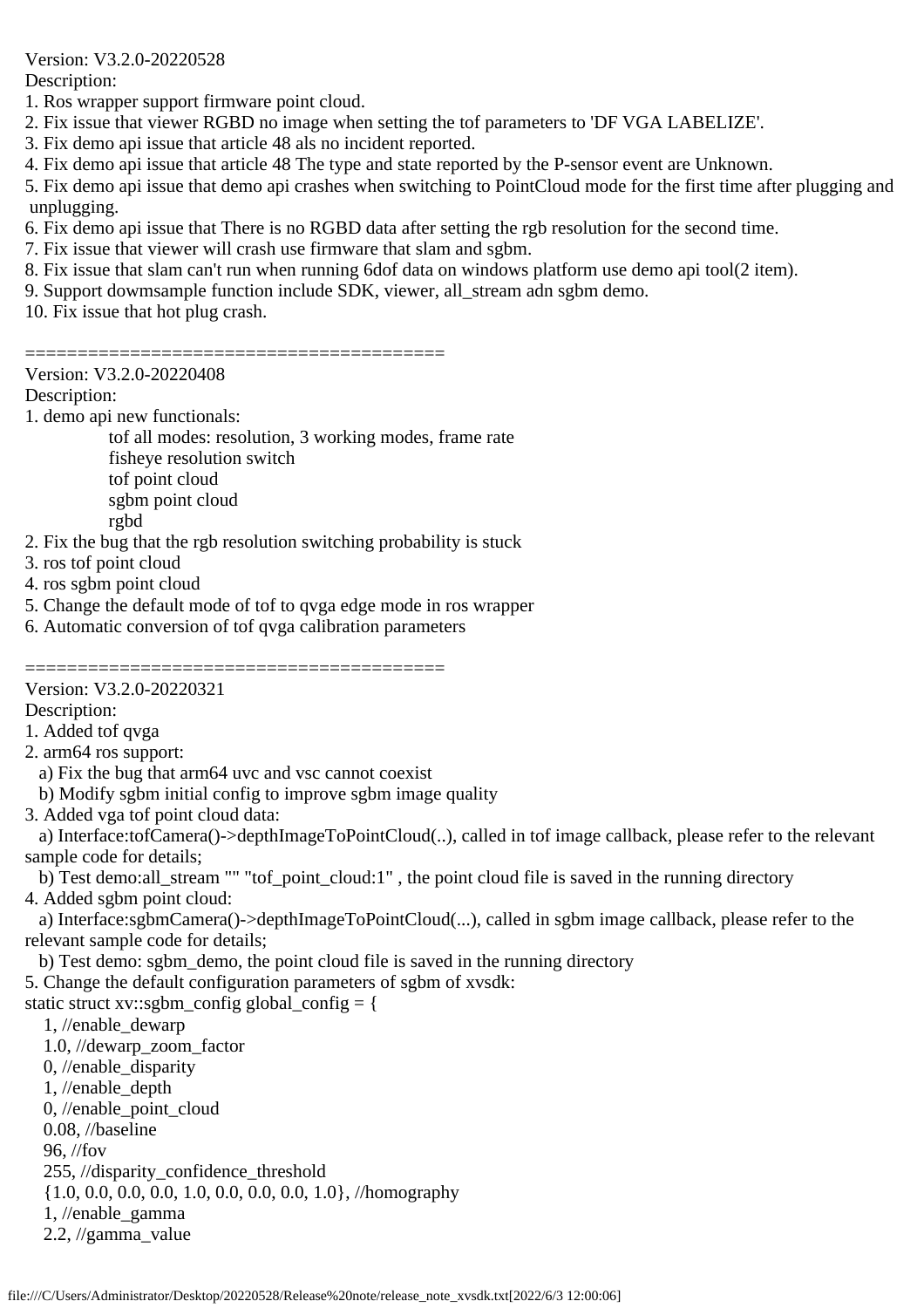0, //enable\_gaussian 0, //mode 8000, //max\_distance 100, //min\_distance

};

- 6. Package the sdk api documentation into the installation package
	- a) linux path: /usr/share/doc/xvsdk/index.html
	- b) android path: xvsdk\_xxx\_adnorid/doc/index.html
- c) windows path: <xvsdk\_install\_path>/doc/xvsdk/index.html
- 7. Fix the bug that sgbm cannot work in the demo-api test program
- 8. android libc++ static library integration
- 9. Gesture function integration (android only), requires corresponding hardware support, if you need this function, please contact xvisio support
- 10. The eye control function is integrated (only android), and the corresponding hardware support is required. If you need this function, please contact the xvisio support
- 11. Fix vsc fisheye firmware not working after hotplug
- ======================================== Version: V3.2.0-20220304
- Description:
- 1. vga tof mode settings:
- Freq: SF|DF
- mode:IQ|M2|edge
- FPS: 5-30
- Note that the fps setting item is not output according to the actual setting mode in some modes due to performance impact,
	- the fps in the following table shall prevail:
		- IQ DF: 30FPS IQ SF: 30FPS M2 DF: 4.5FPS M2 SF: 13FPS M2 DF: 3.5FPS M2 SF: 7FPS
- 2. vga tof Andoroid version
- 3. Added tof filter file settings
- 4. Fisheye resolution 640\*800 /1280\*800 switch
- 5. python wrapper
	- a) Complete basic functions: 6dof, 3dof, rgb, tof, sgbm.
	- b) only windows .
- 6. ros wrapper adds sgbm
- 7. arm64 ubuntu18
- 8. Fix log error such as hid/flash
- 9. Fix vga tof single-frequency dual-frequency switching automatic exposure does not take effect, need to match the firmware version 20220305
- 10. The rgb frame rate switch needs to match the firmware after version 20220305
- 11. fix tool
	- a) remove audio\_in, audio\_out, rgb\_on\_uvc\_stream
	- b) Remove the log printing of Alx in imu\_stream
	- c) remove error message printing in thermal\_stream
	- d) Fixed the problem of garbled characters in the log of the slam\_3dof\_display\_calib tool in the Windows version

#### ======================================== Version: V3.2.0-20220220

## Description:

- 1. fix the stability of windows usb transfer process;
- 2. Complete the vga tof distance mode switching function; long:IQMODE VGA Dul freq